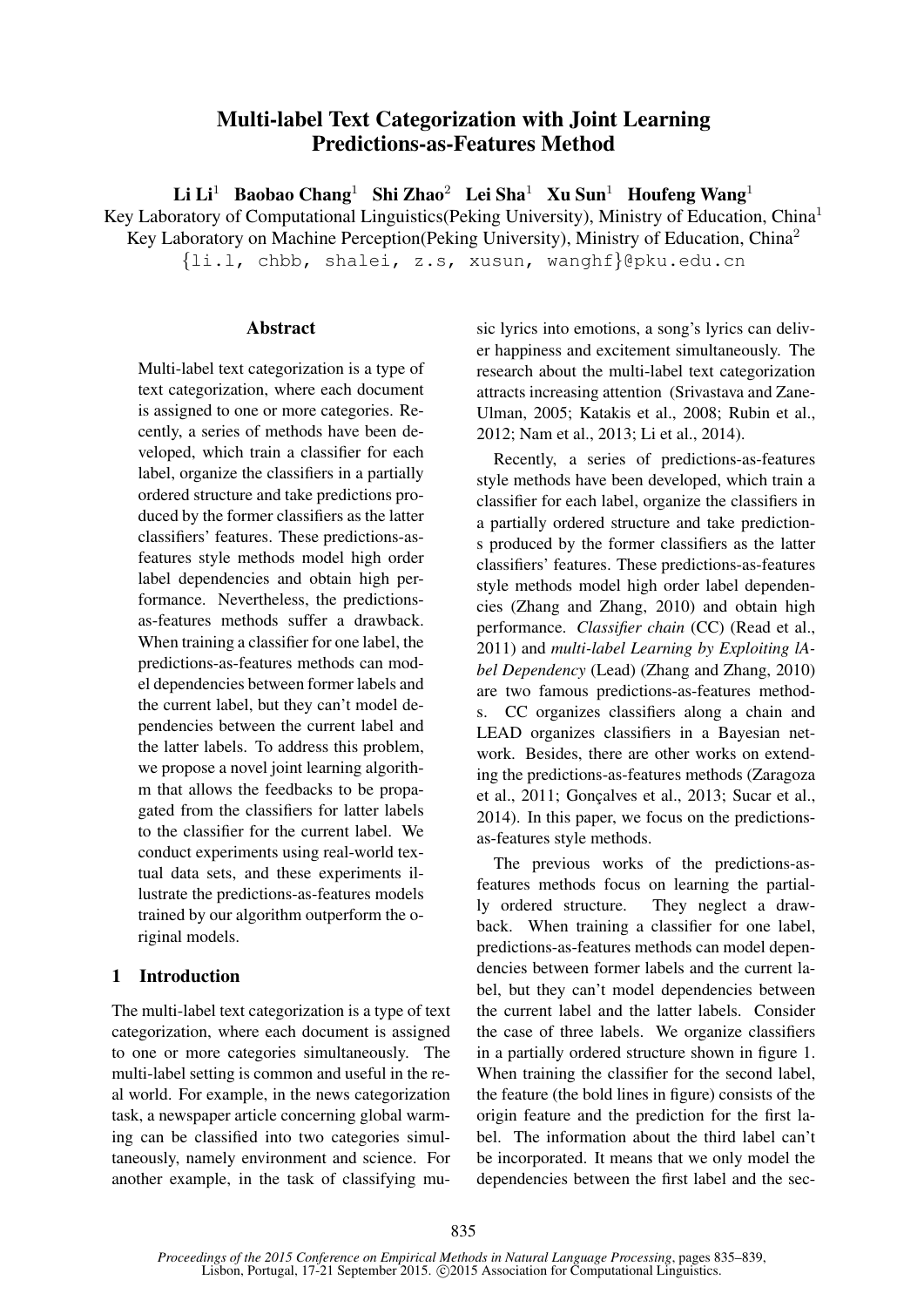

Figure 1: When training the classifier for the second label, the feature (the bold lines) consists of only the origin feature and the prediction for the first label. In this time, it is impossible to model the dependencies between the second label and the third label.

ond label and that the dependencies between the second label and the third label is missing.

To address this problem, we propose a novel joint learning algorithm that allows the feedbacks to be propagated from the classifiers for latter labels to the classifier for the current label, so that the information about the latter labels can be incorporated. It means that the proposed method can model, not only the dependencies between former labels and current label as the usual predictions-as-features methods, but also the dependencies between current label and latter labels. With not missing dependencies. Hence, the proposed method will improve the performance. Our experiments illustrate the models trained by our algorithm outperform the original models. You can find the code of this paper online  $<sup>1</sup>$ .</sup>

The rest of this paper is organized as follows. Section 2 presents the proposed method. We conduct experiments to demonstrate the effectiveness of the proposed method in section 3. Section 4 concludes this paper.

# 2 Joint Learning Algorithm

#### 2.1 Preliminaries

Let  $X$  denote the document feature space, and  $\mathcal{Y} = \{0, 1\}^m$  denote label space with m labels. A document instance  $x \in \mathcal{X}$  is associated with a label vector  $y = (y_1, y_2, ..., y_m)$ , where  $y_i = 1$  denotes the document has the *i*-th label and 0 otherwise. The goal of multi-label learning is to learn a function  $h : \mathcal{X} \to \mathcal{Y}$ . In general,  $h$  consists of  $m$  functions, one for a label, i.e.,  $h(x) = [h_1(x), h_2(x), ..., h_m(x)].$ 

In the predictions-as-features methods, the classifiers are organized in a partially ordered structure and take predictions produced by the former classifiers as features. We can describe the classifier in the predictions-as-features method as follows.

$$
\mathbf{h}_{j}:\boldsymbol{x},h_{k\in\boldsymbol{pa}_{j}}(\boldsymbol{x})\to y_{j}\tag{1}
$$

where  $pa_i$  denotes the set of parents of the j-th classifiers in the partially ordered structure.

#### 2.2 Architecture and Loss

In this subsection, we introduce architecture and loss function of our joint learning algorithm. As a motivating example, we employ logistic regression as the base classifier in the predictions-asfeatures methods. The classification function is the sigmoid function, as shown in Eq.(2).

$$
p_j = \mathbf{h}_j(\boldsymbol{x}, p_{k \in \boldsymbol{pa_j}})
$$
  
= 
$$
\frac{exp([\boldsymbol{x}, p_{k \in \boldsymbol{pa_j}}]^T \boldsymbol{W_j})}{1 + exp([\boldsymbol{x}, p_{k \in \boldsymbol{pa_j}}]^T \boldsymbol{W_j})}
$$
 (2)

where  $p_i$  denotes the probability the document has the j-th label,  $W_j$  denotes the weight vector of the j-th model and  $[x, p_{k \in pa_j}]$  denotes the feature vector x extended with predictions  $[p_{k \in pa_j}]$  produced by the former classifiers.

The joint algorithm learns classifiers in the partially ordered structure jointly by minimizing a global loss function. We use the sum of negative log likelihood losses of all classifiers as the global loss function.

$$
\mathcal{L}(\boldsymbol{y}, \boldsymbol{h}(\boldsymbol{x})) = \sum_{j=1}^{m} \ell(p_j, y_j)
$$

$$
= -\sum_{j=1}^{m} (y_j log(p_j) + (1 - y_j) log(1 - p_j))
$$
(3)

The joint algorithm minimizes this global loss function, as Eq.(4) shows.

$$
h^* = \operatorname*{argmin}_{h} \mathcal{L}(\mathbf{y}, h(\mathbf{x})) \tag{4}
$$

Minimizing this global loss function is *inequivalent* to minimizing the loss function of each base classifier separately, since minimizing the global

<sup>1</sup>https://github.com/rustle1314/Joint\_ Learning\_Predictions\_as\_Features\_for\_ Multi\_Label\_Classification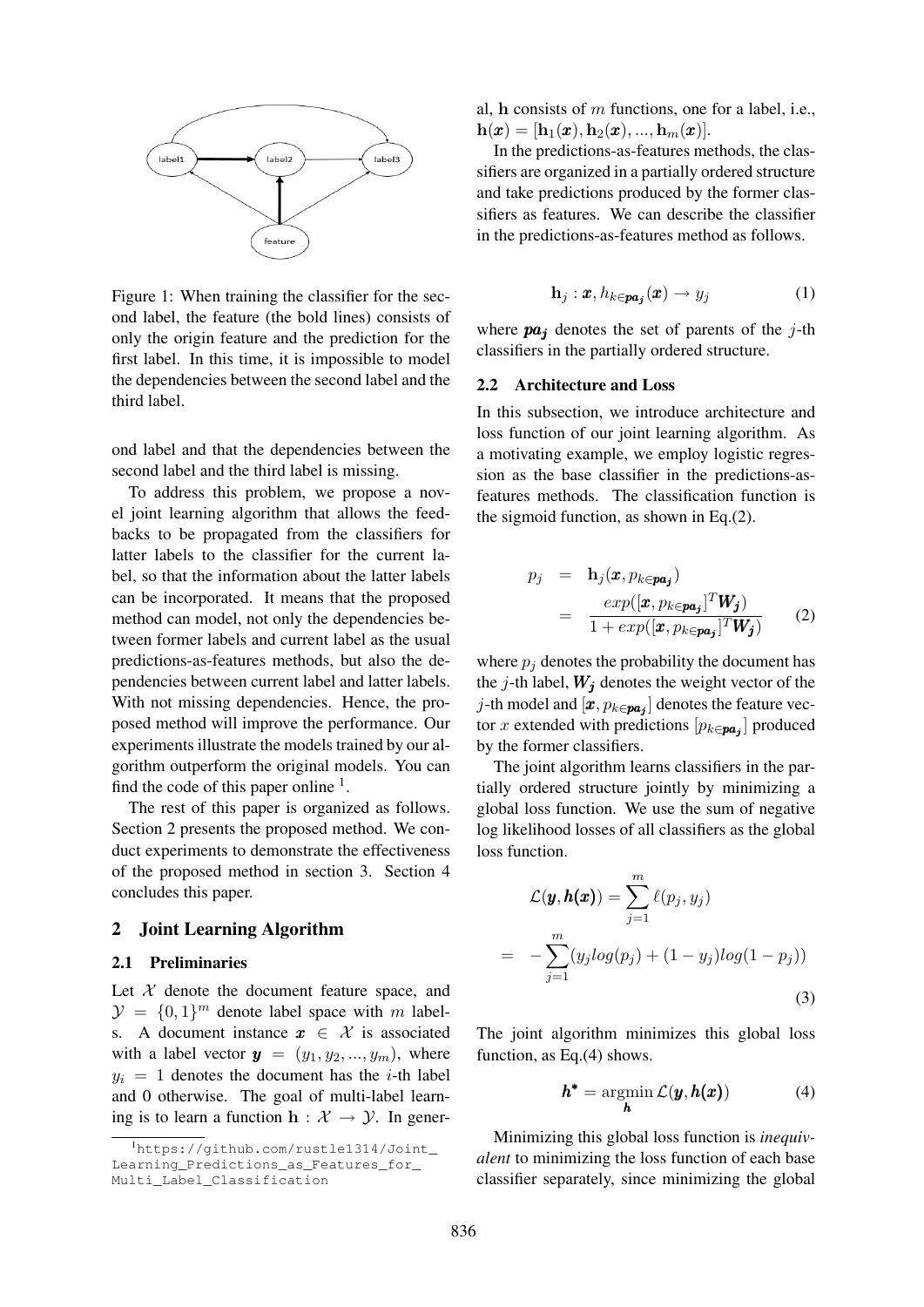loss function results in feedbacks from latter classifiers. In the predictions-as-features methods, the weights of the  $k$ -th classifier are the factors of not only the  $k$ -th classifier but also the latter classifiers. Consequently, when minimizing the global loss function, the weights of the k-th classifier are updated according to not only the loss of the  $k$ -th classifier but also the losses of the latter classifiers. In other words, feedbacks are propagated from the latter classifiers to the k-th classifier.

The predictions-as-features models trained by our proposed joint learning algorithm can model the dependencies between former labels and current label, since they take predictions by the former classifiers to extend the latter classifiers' features, as the usual predictions-as-features methods do. Besides, they can also model the dependencies between current label and latter labels due to the feedbacks incorporated by the joint learning algorithm.

Here, we employ logistic regression as the motivating example. If we want to employ other classification models, we use other classification function and other loss function. For example, if we want to employ L2 SVM as base classifiers, we resort to the linear classification function and the L2 hinge loss function.

We employ the Back propagation Through Structure (BTS) (Goller and Kuchler, 1996) to minimize the global loss function. In BTS, parent node is computed with its child nodes at the forward pass stage; child node receives gradient as the sum of derivatives from all its parents.

### 3 Experiments

#### 3.1 Datasets

We perform experiments on four real world data sets: 1) the first data set is Slashdot (Read et al., 2011). The Slashdot data set is concerned about predicting multiple labels given science and technology news titles and partial blurbs mined from Slashdot.org. 2) the second data set is Medical (Pestian et al., 2007). This data set involves the assignment of ICD-9-CM codes to radiology reports. 3) The third data set is Enron. The enron data set is a subset of the Enron Email Dataset, as labelled by the UC Berkeley Enron Email Analysis Project<sup>2</sup>. It is concerned about classifying emails into some categories. 4) the fourth data set

| dataset  | n     | d.   | m            |
|----------|-------|------|--------------|
| slashdot | 3782  | 1079 | 22           |
| medical  | 978   | 1449 | 45           |
| enron    | 1702  | 1001 | 53           |
| tmc2007  | 28596 | 500  | $22^{\circ}$ |

Table 2: Multi-label data sets and associated statistics.

is Tmc2007 (Srivastava and Zane-Ulman, 2005). It is concerned about safety report categorization, which is to label aviation safety reports with respect to what types of problems they describe.

Table 2 shows these multi-label data sets and associated statistics.  $n$  denotes the size of the entire data set, d denotes the number of the bag-of-words features,  $m$  denotes the number of labels. These data sets are available online <sup>3</sup>.

# 3.2 Evaluation Metrics

We use three common used evaluation metrics. The Hamming loss is defined as the percentage of the wrong labels to the total number of labels.

$$
Hammingloss = \frac{1}{m} |\mathbf{h}(\boldsymbol{x}) \Delta \boldsymbol{y}| \tag{5}
$$

where  $\Delta$  denotes the symmetric difference of two sets, equivalent to XOR operator in Boolean logic.

The multi-label 0/1 loss is the exact match measure as it requires any predicted set of labels  $h(x)$ to match the true set of labels S *exactly*. The 0/1 loss is defined as follows:

$$
0/1loss = I(\mathbf{h}(\boldsymbol{x}) \neq \boldsymbol{y}) \tag{6}
$$

Let  $p_i$  and  $r_j$  denote the precision and recall for the  $j$ -th label. The macro-averaged F score is a harmonic mean between precision and recall, defined as follows:

$$
Fscore = \frac{1}{m} \sum_{i=j}^{m} \frac{2*p_j*r_j}{p_j+r_j}
$$
 (7)

#### 3.3 Method Setup

In this paper, we focus on the predictions-asfeatures style methods, and use CC and LEAD as the baselines. Our methods are JCC and JLEAD. JCC(JLEAD) is CC(LEAD) trained by our joint algorithm and we compare JCC(JLEAD) to C-C(LEAD) respectively. Put it another way, C-C/LEAD provide the partial order structure of

<sup>2</sup>http://bailando.sims.berkeley.edu/ enron\_email.html

 $3$ http://mulan.sourceforge.net/

datasets.html and http://mlkd.csd.auth. gr/multilabel.html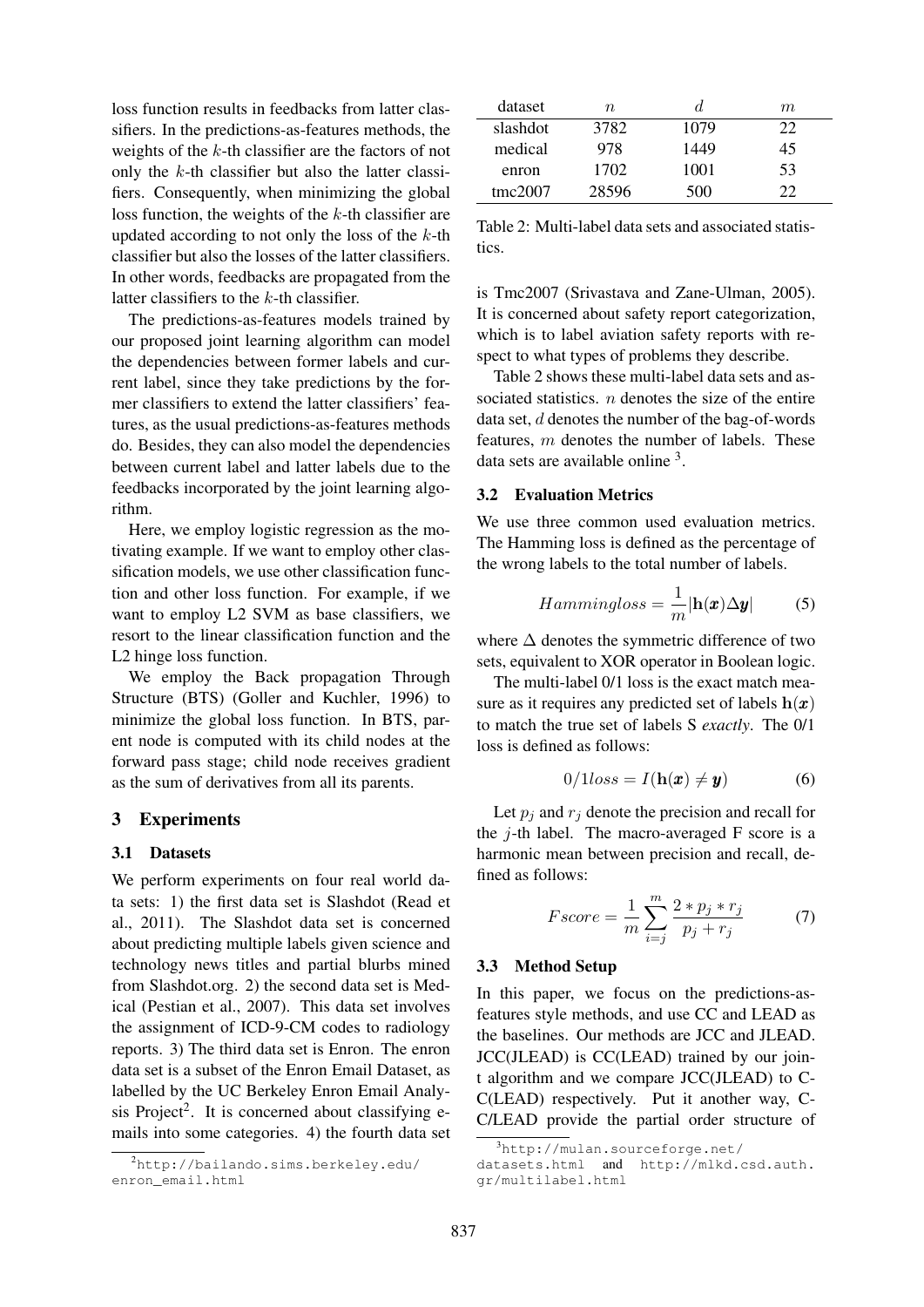| Dataset                        | BR                | CC                        | LEAD                | <b>JCC</b>        | <b>JLEAD</b>      |  |
|--------------------------------|-------------------|---------------------------|---------------------|-------------------|-------------------|--|
| hamming loss (lower is better) |                   |                           |                     |                   |                   |  |
| slashdot                       | $0.046 \pm 0.002$ | $0.043 \pm 0.001$         | $0.045 \pm 0.001$   | $0.043 \pm 0.001$ | $0.043 \pm 0.001$ |  |
| medical                        | $0.013 \pm 0.001$ | $0.013 \pm 0.001 \bullet$ | $0.012 \pm 0.000$ o | $0.011 \pm 0.000$ | $0.010 \pm 0.001$ |  |
| enron                          | $0.052 \pm 0.001$ | $0.053 \pm 0.002 \bullet$ | $0.052 \pm 0.001$ o | $0.049 \pm 0.001$ | $0.049 \pm 0.001$ |  |
| tmc2007                        | $0.063 \pm 0.002$ | $0.058 \pm 0.001$         | $0.058 \pm 0.001$   | $0.057 \pm 0.001$ | $0.057 \pm 0.001$ |  |
| $0/1$ loss (lower is better)   |                   |                           |                     |                   |                   |  |
| slashdot                       | $0.645 \pm 0.013$ | $0.637 + 0.015 \bullet$   | $0.631 + 0.017$ o   | $0.610 + 0.014$   | $0.614 \pm 0.011$ |  |
| medical                        | $0.398 + 0.034$   | $0.377 + 0.032 \bullet$   | $0.379 + 0.033$ o   | $0.353 \pm 0.030$ | $0.345 \pm 0.030$ |  |
| enron                          | $0.856 \pm 0.016$ | $0.848 + 0.017$           | $0.853 + 0.017$     | $0.848 \pm 0.018$ | $0.850 \pm 0.017$ |  |
| tmc2007                        | $0.698 \pm 0.004$ | $0.686 \pm 0.006$         | $0.689 \pm 0.009$   | $0.684 \pm 0.006$ | $0.681 \pm 0.006$ |  |
| F score (higher is better)     |                   |                           |                     |                   |                   |  |
| slashdot                       | $0.345 \pm 0.016$ | $0.354 + 0.015 \bullet$   | $0.364 + 0.015$ o   | $0.385 + 0.017$   | $0.383 \pm 0.017$ |  |
| medical                        | $0.403 \pm 0.012$ | $0.416 \pm 0.013 \bullet$ | $0.426 \pm 0.011$ o | $0.444 \pm 0.009$ | $0.446 \pm 0.013$ |  |
| enron                          | $0.222 \pm 0.014$ | $0.224 \pm 0.019$         | $0.225 \pm 0.018$   | $0.223 \pm 0.017$ | $0.222 \pm 0.015$ |  |
| tmc2007                        | $0.524 \pm 0.007$ | $0.531 \pm 0.009 \bullet$ | $0.508 \pm 0.017$ o | $0.547 \pm 0.007$ | $0.546 \pm 0.006$ |  |

Table 1: Performance (mean $\pm$ std.) of each approach in terms of different evaluation metrics.  $\bullet$  / $\circ$ indicates whether JCC/JLEAD is statistically superior to CC/LEAD respectively (pairwise  $t$ -test at  $5\%$ significance level).

classifiers, and train these classifiers one by one. JCC/LEAD train classifiers jointly in the partial order structure provided by CC/LEAD.

For LEAD and JLEAD, we use the Banjo (Bayesian ANalysis with Java Objects) (Smith et al., 2006) package as the Bayesian structure learning tool. Besides, we also perform experiments with Binary Relevance (BR), which is the baseline for the predictions-as-features methods. BR trains a classifier for a label independently, which doesn't model dependencies. The base classifier of all of them is set to logistic regression without regularization. Experiments are performed in ten-fold cross validation with pairwise  $t$ -test at 5% significance level.

### 3.4 Performance

We reports the detailed results in terms of different evaluation metrics on different data sets in table 1. As shown in this figures, CC and LEAD outperform BR, which shows the values of the predictionas-features methods. JCC and JLEAD wins over CC and LEAD respectively, which shows the values of the proposed joint learning algorithm.

The improvements are much smaller on the Enron data set than other data sets. In fact, BR, the original prediction-as-features methods and our proposed methods share similar performance on the Enron data set. The reason may be that the label dependencies in the Enron dataset is weak. The label dependencies weakness can be validated by the fact that the modeling-correlation C-C and LEAD can't obtain much higher performance than the not-modeling-correlation BR. Due

| Criteria     | JCC against | JLEAD against |
|--------------|-------------|---------------|
|              | CC          | <b>LEAD</b>   |
| hamming loss | 2/2/0       | 3/1/0         |
| $0/1$ loss   | 2/2/0       | 2/2/0         |
| F-score      | 3/1/0       | 3/1/0         |
| Total        |             | 70            |

Table 3: The win/tie/loss results for the joint learning algorithm against the original predictions-asfeatures methods in terms of different evaluation metrics (pairwise  $t$ -test at 5% significance level).

to the weak label dependencies, the modelingcorrelation-better JCC(JLEAD) can't obtain much higher performance than CC(LEAD).

We summarize the detailed results into Table 3. JCC is significantly superior to CC in 7/12 cases, tie in 5/12 cases, inferior in zero case. JLEAD is significantly superior to LEAD in 8/12 cases, tie in 4/12 cases, inferior in zero case. The results indicates that our proposed joint algorithm can improve the performance of the predictionsas-features methods.

### 3.5 Time

The training time (mean) of each approach is showed detailed in table 4. First, we find the training time is related to the number of labels. The training time on the Tmc2007 dataset (28596 instances, 500 features and 22 labels) is less than that on the Enron dataset (1702 instances, 1001 features and 53 labels). This is very easy to understand. We train more classifiers with respect to more labels, which leads to more training time. Second, LEAD/JLEAD have slightly less training time than CC/JCC. The Bayesian network struc-